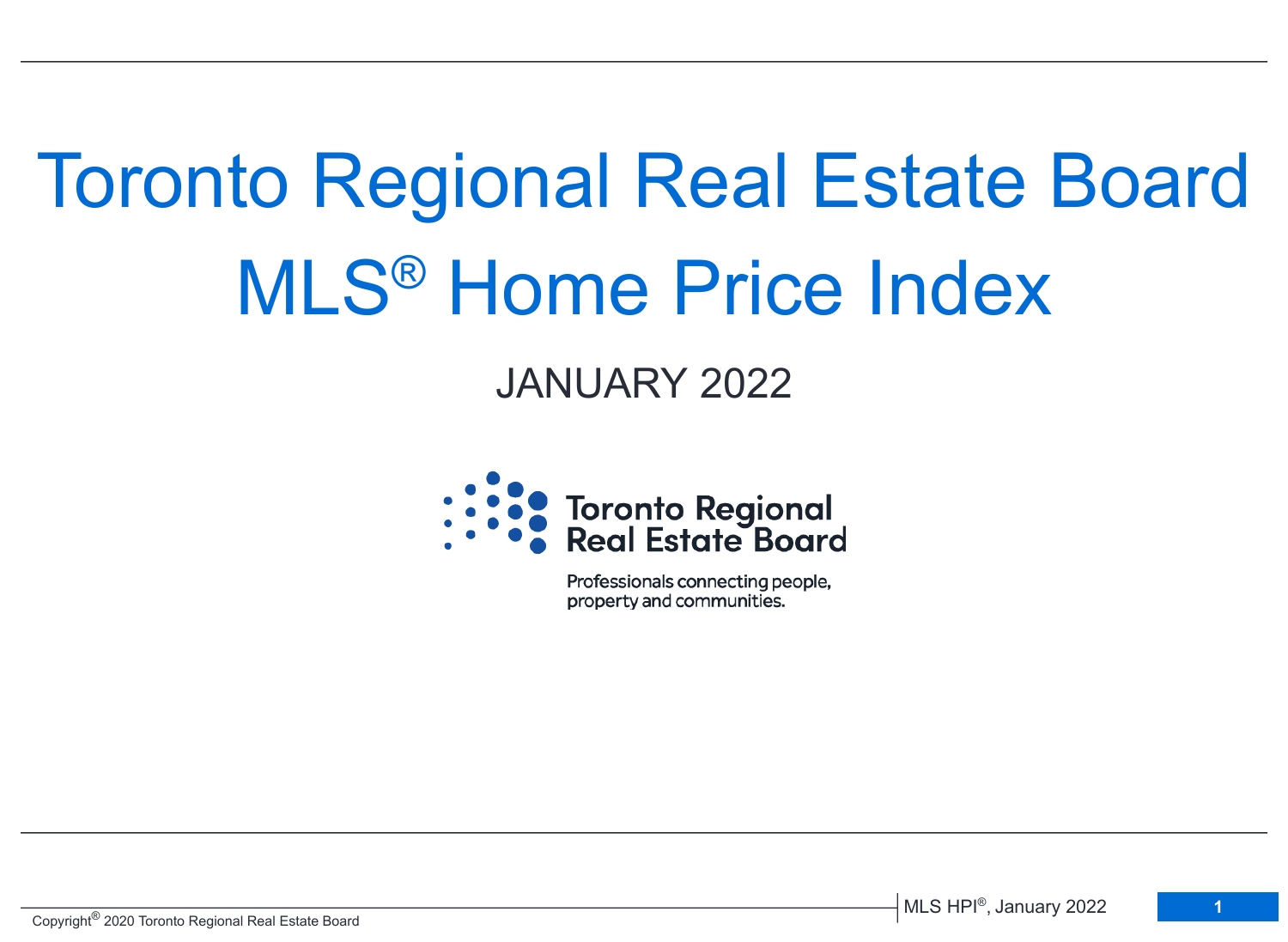#### FOCUS ON THE MLS HOME PRICE INDEX

#### ALL TRREB AREAS INDEX AND BENCHMARK PRICE, JANUARY 2022

|                                  | <b>Composite</b>                            |           |                                  | <b>Single Family Detached</b> |                                   |        | <b>Single Family Attached</b>           |                |        | <b>Townhouse</b>                                  |                          |          | <b>Apartment</b> |         |                          |
|----------------------------------|---------------------------------------------|-----------|----------------------------------|-------------------------------|-----------------------------------|--------|-----------------------------------------|----------------|--------|---------------------------------------------------|--------------------------|----------|------------------|---------|--------------------------|
|                                  | Yr./Yr. % Chg.<br><b>Index</b><br>Benchmark |           | Benchmark Yr./Yr. % Chg<br>Index |                               | Benchmark Yr./Yr. % Chg.<br>Index |        | Benchmark Yr./Yr. % Chg<br><b>Index</b> |                |        | Yr./Yr. % Chg<br><b>Index</b><br><b>Benchmark</b> |                          |          |                  |         |                          |
| <b>TREB Total</b>                | 412.4                                       | 1,259,900 | 33.29%                           | 424.3                         | 1,587,300                         | 36.21% | 439.5                                   | 1,238,000      | 36.53% | 408.4                                             | 879,100                  | 30.98%   | 367.6            | 728,000 | 26.11%                   |
| <b>Halton Region</b>             | 458.1                                       | 1,411,000 | 32.44%                           | 464.3                         | 1,694,300                         | 32.54% | 489.7                                   | 1,239,400      | 35.02% | 459.6                                             | 885,500                  | 31.20%   | 383.4            | 725,500 | 23.76%                   |
| <b>Burlington</b>                | 458.2                                       | 1,322,000 | 29.18%                           | 475.0                         | 1,634,800                         | 29.29% | 513.6                                   | 1,252,100      | 31.39% | 468.1                                             | 874,800                  | 32.19%   | 391.8            | 646,800 | 24.03%                   |
| <b>Halton Hills</b>              | 449.2                                       | 1,324,900 | 33.21%                           | 439.2                         | 1,432,500                         | 33.37% | 469.6                                   | 1,046,500      | 33.30% | 495.4                                             | 788,700                  | 35.54%   | 387.5            | 591,700 | 24.88%                   |
| Milton                           | 453.7                                       | 1,381,000 | 36.25%                           | 452.7                         | 1,667,500                         | 34.65% | 471.9                                   | 1,137,600      | 35.25% | 441.6                                             | 757,500                  | 30.96%   | 364.6            | 750,100 | 24.65%                   |
| Oakville                         | 463.2                                       | 1,564,200 | 33.76%                           | 471.3                         | 1,911,100                         | 34.70% | 504.6                                   | 1,406,600      | 38.06% | 446.5                                             | 1,014,000                | 29.83%   | 378.4            | 755,900 | 23.06%                   |
| <b>Peel Region</b>               | 422.2                                       | 1,196,500 | 38.15%                           | 425.6                         | 1,507,200                         | 41.25% | 443.2                                   | 1,132,500      | 41.15% | 402.0                                             | 850,000                  | 32.06%   | 389.6            | 666,200 | 29.01%                   |
| <b>Brampton</b>                  | 445.5                                       | 1,134,700 | 42.29%                           | 440.7                         | 1,298,500                         | 44.21% | 459.6                                   | 1,073,300      | 43.36% | 410.4                                             | 742,100                  | 31.75%   | 393.1            | 579,800 | 31.91%                   |
| Caledon                          | 397.6                                       | 1,453,000 | 43.49%                           | 401.5                         | 1,526,200                         | 43.50% | 435.7                                   | 1,076,300      | 41.51% | 371.1                                             | 803,300                  | 40.04%   | $\sim$           |         |                          |
| Mississauga                      | 402.3                                       | 1,187,700 | 33.39%                           | 409.2                         | 1,634,400                         | 36.40% | 413.2                                   | 1,139,500      | 36.50% | 398.5                                             | 880,700                  | 32.04%   | 388.9            | 682,800 | 28.43%                   |
| <b>City of Toronto</b>           | 376.9                                       | 1,242,700 | 24.64%                           | 388.3                         | 1,754,500                         | 26.48% | 399.8                                   | 1,350,700      | 22.60% | 375.2                                             | 890,000                  | 23.22%   | 363.5            | 741,600 | 24.36%                   |
| <b>York Region</b>               | 413.7                                       | 1,409,500 | 38.18%                           | 424.1                         | 1,639,600                         | 37.78% | 428.8                                   | 1.239.300      | 41.89% | 375.8                                             | 972.500                  | 36.41%   | 349.3            | 758,300 | 33.78%                   |
| Aurora                           | 403.6                                       | 1,334,900 | 35.03%                           | 405.5                         | 1,523,500                         | 34.76% | 433.5                                   | 1,117,900      | 41.11% | 373.3                                             | 1,011,300                | 36.99%   | 344.4            | 739,000 | 27.41%                   |
| East Gwillimbury                 | 412.2                                       | 1,410,400 | 40.30%                           | 412.9                         | 1,473,200                         | 38.79% | 453.6                                   | 948,900        | 48.28% | $\omega$                                          | $\overline{\phantom{a}}$ | ÷        | $\sim$           |         | $\overline{\phantom{a}}$ |
| Georgina                         | 438.3                                       | 850,500   | 39.94%                           | 449.2                         | 866,600                           | 40.11% | 432.0                                   | 851,500        | 40.99% | $\sim$                                            |                          |          |                  |         |                          |
| King                             | 410.2                                       | 1,909,200 | 37.05%                           | 415.6                         | 1,947,800                         | 36.94% | 418.6                                   | 1,283,800      | 46.72% | $\sim$                                            | $\sim$                   | $\omega$ | 320.8            | 793,000 | 28.42%                   |
| Markham                          | 426.8                                       | 1,500,200 | 42.60%                           | 446.7                         | 1,870,200                         | 40.83% | 450.2                                   | 1,340,200      | 47.41% | 370.2                                             | 999,100                  | 42.66%   | 363.3            | 836,700 | 38.03%                   |
| Newmarket                        | 394.0                                       | 1,160,200 | 40.26%                           | 395.6                         | 1,333,400                         | 40.63% | 404.5                                   | 952,700        | 42.93% | 407.1                                             | 842,500                  | 32.43%   | 347.2            | 594,200 | 28.88%                   |
| <b>Richmond Hill</b>             | 419.8                                       | 1,508,300 | 33.57%                           | 448.8                         | 1,917,000                         | 33.61% | 422.8                                   | 1,285,500      | 36.78% | 334.1                                             | 847,000                  | 25.74%   | 349.8            | 707,800 | 30.38%                   |
| Vaughan                          | 394.4                                       | 1,439,500 | 35.49%                           | 390.9                         | 1,660,900                         | 34.65% | 411.8                                   | 1,250,200      | 37.59% | 386.5                                             | 1,068,800                | 34.90%   | 336.3            | 776,700 | 34.09%                   |
| Whitchurch-Stouffville           | 445.9                                       | 1,553,400 | 43.93%                           | 441.5                         | 1,628,500                         | 43.76% | 463.1                                   | 1,155,500      | 50.06% | 461.0                                             | 818,300                  | 33.47%   | 344.3            | 688,900 | 25.79%                   |
| <b>Durham Region</b>             | 452.4                                       | 1,056,300 | 44.58%                           | 440.0                         | 1,148,200                         | 44.78% | 478.7                                   | 954,700        | 45.55% | 472.5                                             | 743,400                  | 43.79%   | 411.2            | 682,300 | 34.69%                   |
| Ajax                             | 437.0                                       | 1,077,800 | 41.88%                           | 437.2                         | 1,172,900                         | 42.97% | 455.7                                   | 983,400        | 42.27% | 404.4                                             | 759,900                  | 32.46%   | 373.9            | 600,500 | 35.08%                   |
| <b>Brock</b>                     | 399.7                                       | 674,100   | 36.09%                           | 399.2                         | 680,000                           | 36.06% | 406.1                                   | 819,100        | 43.45% | $\sim$                                            | $\omega$                 | $\sim$   | $\sim$           | $\sim$  | $\sim$                   |
| Clarington                       | 479.7                                       | 1,013,200 | 50.19%                           | 462.3                         | 1,113,400                         | 50.29% | 509.4                                   | 973,100        | 52.84% | 483.6                                             | 781,100                  | 51.69%   | 354.9            | 523,000 | 34.89%                   |
| Oshawa                           | 473.0                                       | 899,500   | 46.26%                           | 452.1                         | 964,800                           | 45.98% | 513.3                                   | 859,100        | 45.41% | 539.7                                             | 684,100                  | 53.15%   | 409.5            | 463,300 | 32.78%                   |
| Pickering                        | 433.9                                       | 1,157,300 | 39.29%                           | 413.8                         | 1,289,100                         | 41.71% | 440.1                                   | 1,026,900      | 39.67% | 432.1                                             | 737,300                  | 33.08%   | 523.7            | 986,500 | 36.10%                   |
| Scugog                           | 393.1                                       | 1,009,200 | 33.30%                           | 387.9                         | 1,028,200                         | 34.13% | 402.6                                   | 748,400        | 33.36% | $\sim$                                            | $\sim$                   | $\sim$   | $\sim$           |         |                          |
| Uxbridge                         | 383.9                                       | 1,279,100 | 33.07%                           | 385.8                         | 1,332,500                         | 32.85% | 378.2                                   | 877,000        | 32.47% | 373.4                                             | 680,000                  | 33.84%   | 318.3            | 760,100 | 31.37%                   |
| Whitby                           | 444.9                                       | 1,155,900 | 45.87%                           | 442.3                         | 1,272,100                         | 45.49% | 468.2                                   | 1,031,400      | 46.45% | 428.8                                             | 720,500                  | 39.04%   | 328.1            | 609,200 | 32.89%                   |
| <b>Dufferin County</b>           | 452.9                                       | 999,600   | 40.74%                           | 474.9                         | 1,082,300                         | 40.34% | 454.4                                   | 851,500        | 41.25% | 428.9                                             | 567,000                  | 49.70%   | 403.7            | 592,200 | 25.14%                   |
| Orangeville                      | 452.9                                       | 999,600   | 40.74%                           | 474.9                         | 1,082,300                         | 40.34% | 454.4                                   | 851,500        | 41.25% | 428.9                                             | 567,000                  | 49.70%   | 403.7            | 592,200 | 25.14%                   |
| <b>Simcoe County</b>             | 417.5                                       | 912,100   | 36.84%                           | 407.6                         | 935,100                           | 37.01% | 466.2                                   | 870,700        | 46.10% | 382.1                                             | 603,300                  | 45.12%   | 375.9            | 594,500 | 33.11%                   |
| Adjala-Tosorontio                | 398.4                                       | 1,065,100 | 35.42%                           | 398.8                         | 1,067,800                         | 35.37% | $\sim$                                  | $\sim$         | $\sim$ | $\sim$                                            | $\sim$                   | $\sim$   | $\sim$           |         |                          |
| <b>Bradford West Gwillimbury</b> | 438.0                                       | 1,096,500 | 37.91%                           | 411.5                         | 1,174,100                         | 29.97% | 484.4                                   | 1,020,600      | 44.47% | 429.7                                             | 697,800                  | 46.26%   | 347.8            | 586,700 | 29.29%                   |
| Essa                             | 443.8                                       | 888,500   | 37.40%                           | 430.4                         | 910,800                           | 40.93% | 473.5                                   | 747,200        | 38.94% | 406.8                                             | 648,800                  | 35.46%   | $\sim$           |         |                          |
| Innisfil                         | 413.3                                       | 815,100   | 34.89%                           | 410.1                         | 833,700                           | 34.15% | 488.6                                   | 747,100        | 39.72% | 376.9                                             | 317,000                  | 64.23%   | 352.4            | 692,500 | 29.13%                   |
| Barrie                           | $\sim$                                      | $\sim$    | $\sim$                           | $\sim$                        | $\sim$                            | $\sim$ | $\sim$                                  | $\overline{a}$ | $\sim$ | $\sim$                                            | $\sim$                   | $\sim$   | $\sim$           |         |                          |
| <b>New Tecumseth</b>             | 392.4                                       | 921,800   | 38.80%                           | 383.4                         | 998,200                           | 37.12% | 432.0                                   | 786,600        | 38.11% | 372.0                                             | 751,800                  | 41.61%   | 405.6            | 632,600 | 38.52%                   |